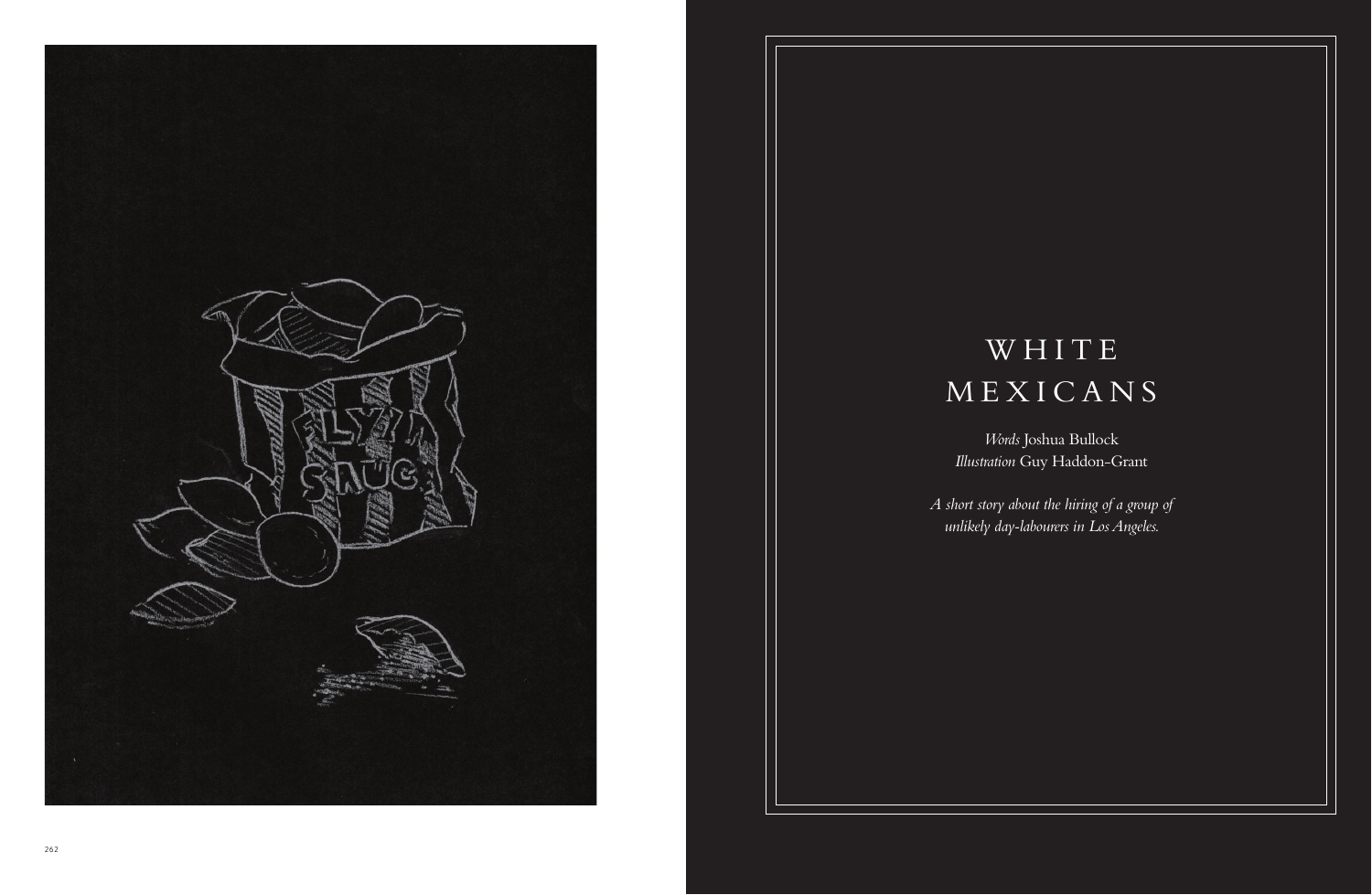We rolled through West Hollywood with nothing to say about it then south on LaBrea. Jimmy was taking the time to give me more pointers when McNair suddenly cut across the conversation with a hand. It aimed us forward.

"There they are."

His Limey accent chilled me to my bones, knowing as I did why he was there, so far from home. I remember my gut tightening at the words and the excitement that whooshed up after like a hit. I don't think I felt what we were doing was wrong. I doubt I thought about it at all at the time; I do now.

A cluster of a dozen or so people, way too far off to make out, was standing rag-tag in a parking lot near some coloured billboards at the entrance that read chicken and dry cleaning and the usual noise. McNair slowed the Chevy right down and parked us up a couple of hundred yards short. I saw the tendons under Jimmy's pink shoulders twisting

like cable.

"We're going in the wagon," his voice was tight and I saw for the first time he was nervous just like me. McNair did too because he turned away from the both of us into another cigarette, putting distance between himself and the weakness. The man had ice in his veins. Like those Britishers in the black-and-white war films on TCM my Dad would sit me down and watch. The kind that cracks jokes while they put his severed arm in a leftovers bag to take home. Those fucking Limeys he used to say and chuckle, slapping himself all across the leg.

Jimmy and I stepped out and went around the sidewalk. He dropped the tailgate for me to hop in then pulled himself up with a grunt, yanked it back up and locked it. The bolt slid in like a heavy steel shot over the morning birdsong. He knocked on the rear window of the Dodge cab and McNair looked back.

"Give me a couple more minutes with the kid."

McNair just shrugged and turned back to the road while we leaned over the Dodge roof and looked down it too.

"When they see us they scatter first. Real Mex come right up and take the hand off your arm. Not White Mex, no sir."

"Calm these fuckers down like we talked about. When the first or second's up here is when it's dangerous. He'll feel exposed until more join. He may threaten to get down. Pander to that fucking ego till it can't get pandered to no more. Wagon man keeps the workers on this fucking Dodge. It's like music, it just takes one bum note for the rest to follow and you got a cluster-fuck for an orchestra.'

Up ahead now I could make out the figures a little better: most were bunched in a main group but there were others on the sidewalk, a few in the empty car spaces, maybe a dozen or so in all just hanging out. Jimmy asked me how many

so I squinted for a while and told him best I could.

"Great. You excited? First run I did took me days to get over. I'll tell you two things now I know I told you

already. Listenin'?"

I had my eyes screwed up wanting to know if I recognised any of them. Jimmy tapped me on the arm with the tenderness a gorilla shows sugar cane.

"I'm listening!"

"Remember it's not enough to get 'em in, wagon man's gotta keep 'em here. Now we can't do that with both of us down on the ground. This ain't no labour exchange, no one gets in line. This is UN negotiation time. I like how you calmed that prick back at base. That's why you were hired. I wanna see that in the wagon when we get over there."

The company had put a guy into our interview day to fuck with the applicants during a role-play exercise. We had all been wearing name badges and trying to take down a two-metre giant Jenga while McNair and Jimmy and some chubby bastard in a suit watched us like *X Factor* judges. None of us had known what the job was exactly. On the industry website it was described as a sales role for a major film and television studio. It didn't say which one.

"Nothing like that man. Not at all. Absolutely not. It's just, well you'll see what I mean. These guys ain't just any Mexicans. These are White Mexicans. They've got pride and it hurts them to be needing the work so bad. They don't want to seem like they're desperate and you better know in this town they're good at faking it."

> The fake they put in there with us was arguing each move like a professional pain-in-the-ass. I knew he wasn't for real because no one's that stupid. It was just part of the test. So I told the guy this was Jenga and he was shaking everyone up, which wasn't a good idea and could he step away to get a better look at the tower. A little bit back, a little bit more, bit more, bit more, maybe just turn around and grab that door handle behind him, turn it and get the fuck on out. He'd shut up then. Jimmy said later the judges had all liked that, even McNair.

"What if they leave?"

Thursday was a spring morning in Los Angeles, golden and just a little cold.

"It's just around the corner," Jimmy said.

The Dodge seemed too big for the road on that quiet, hummingbird of a day – the three of us with plenty of room to spare in a two-tiered cab, the steel pick up wide and empty at our backs.

"Now I'm gonna break down the things you should know so we don't get in a situation. We been over this, but I need to know 100% you can handle yourself."

Jimmy Rooney was a big sunburnt outdoors guy with a lop-sided grin for life he struggled to keep down when the situation required.

I nodded and glanced in the rear view mirror at the man beside Jimmy. He was a Brit by the name of Lawrence McNair and he stared Jimmy's words right back at me. McNair had been all business from day dot, drinking Diet Coke after Diet Coke on the dry runs and sucking down a factory line of Marlboros in total silence. He'd just light a new cigarette off what he still had going to keep himself in fumes at the wheel. My mom and dad don't smoke and I guess I took against it early too.

Perhaps bag man would be a better description than driver – Jimmy told me McNair had been some advertising hotshot back in England. How he'd got caught up in this dirty racket was anyone's guess, but you could say he was as far as brains went in this setup. McNair was taking orders like all of us though, make no mistake. No one gets up at 5am in Hollywood and drives other people to work who isn't a worker himself.

"First thing," Jimmy was turned around now and facing me, his big features between the headrests and up in my vision for emphasis. "These guys are desperate. Plain and simple. They got bills, they got cars to run, homes to insure, most have got at least a couple of ex-wives, or kids who wanted Playstations for Christmas and got gym socks. We don't judge. We definitely don't want to hear 'em, we just want workers."

"How do we know who'll work?"

"I been over this. McNair here knows. He's done the research. You and I bring them in."

"You promise we ain't gonna make them get in the truck?"

Jimmy looked pained at the suggestion and I was relieved though I could feel McNair's eyes on me again in the mirror.

McNair stopped at an intersection and looked around. Nothing coming through the open windows but perfect lawns and the hum of morning sprinklers in Silver Lake. The sun was a dusty LA circle low in the east behind us now.

"How come a strip mall in La Brea at this time? Just seems strange."

McNair made to speak, I guess to shut me up – I can tell when a person does because I ask a lot of questions – but Jimmy got in there light as a feather.

"…strange it is. The times are strange. This business is strange. White Mex don't want to be seen out with us. If they did, McNair here would be drinking scotch at the Chateau or the Sunset Marquis, putting pen to paper. They're workers just like any others, White Mex have to get broken in to that kind of thinking from the start. That's the reason we do the runs."

At the time I nodded but I didn't know what kind of fancy places he was talking about, being from Sacramento. I know a little more now, but you get the picture – that spring morning I was as green as green could be and trying not to be.

We kept driving for a while until we came out of the hills and hit Santa Monica Blvd. It seemed to be just us and other pickups on the road – taking garden and construction crews and their tools west: leaf blowers, shovels, power tools, cement bags and little flat bed trailers loaded with all kinds. Whenever we drew up beside one at a light, McNair looked sideways and raised a hand up, the way a bus driver waves to another going the other way. We're all in this morning together, kind of thing.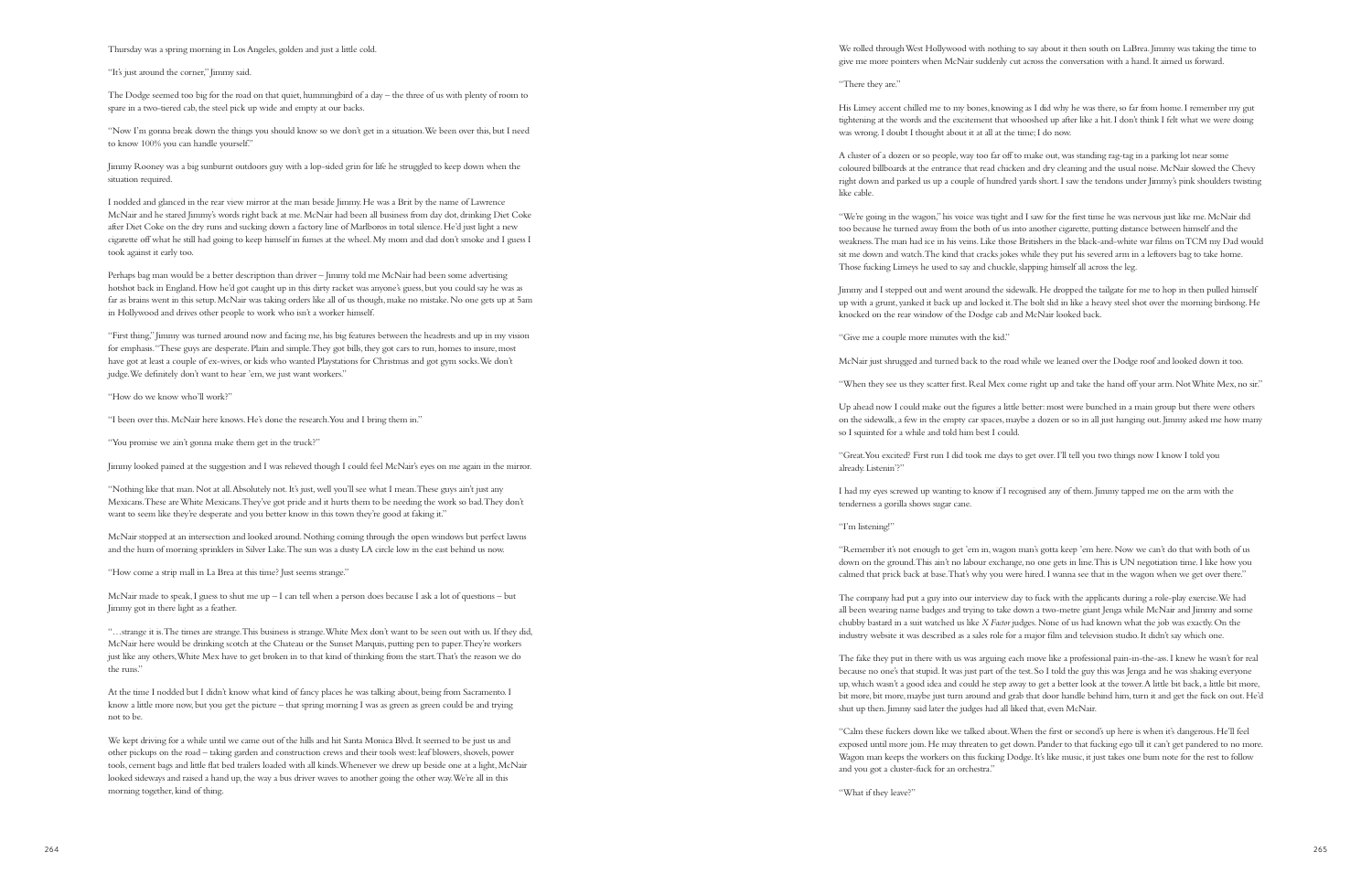"Yes you are, Stan. Let it be said. Bill Paxton you son of a gun."

His friendly, French-looking cartoon face fell suspicious like I was being shitty to him, which I wasn't because I liked his movies, liked his character. If you think about it, when Cusack broke through in the Eighties he was one of the last coming-of-age anti-heroes who wasn't a stoner or in a frat house. As an actor he was just a smart guy and funny because of it, what my Ma calls a sociable loner and I should know. Of all the actors who come to a run, I know John Cusack is the one who wants to fuck around with us most. Never gets in the truck but never misses a month. Some days, I can even be happy to see him.

Of course, at the time, what I said to Cusack came over like I was calling him outside. He just backed away from the Dodge all irritated and muttering at me. These guys were here because they *weren't* shooting, plain and simple. At least nothing they'd want you to know about. Some of them had films going straight to video, some were on the never ending voiceover thing. At the beginning of the year most had TV pilots coming out their ears. There was so much *CSI* crap to fill that everyone here had enough work to keep the bad boys with bats from the door.

While I was doing my best to offend every damn celebrity in earshot, Jimmy was hanging a big loop through the lot, like he was walking the dog without a care in the world. He never stopped, just namechecked people as he passed so everyone else heard the righteous roll call.

But *CSI* didn't bring them the real big bucks that an advertising deal does. The kind John Goodman calls 'fuck you money' in *The Gambler*. The one with Mark Wahlberg in. 'Fuck you money' because once you have it, you can tell anybody anytime anywhere to take a jump on any damn thing. The Dodge is a one-stop train to that promised land as sure as towing a trailer of gold bars into the lot with a dollar sign painted on the side. If some of the workers don't plan to come aboard, they sure as hell want to see what temptation looks like. Not John Goodman though, I'd go on record to say I never seen hide nor hair of that wonderful funny fat son of a bitch on a run, not ever.

"Stan Tucci! You good? Need a water or something?"

"I'm fine, Jimmy."

## "Jimmy."

# "Rockwell and Walken. It's *Seven Psychopaths* all over again!"

He kept jawing away as he went; Jimmy had his ancestors' gift for fast, empty talk. You couldn't hate Jimmy even if you should; he carried a gold mint in his chest. He just pushed this good energy out, yammering like it was a Sunday barbecue. He raised a smile here and there, killed the silences and pulled the wallflowers off and in. When you first hit a lot you have to regroup the scattered workers, have to make sure the bodies compress up near the truck and get mixing and bitching and chatting as you put on your show. That's key early in a run. What goes for selling five-dollar potato peelers on concession in Walmart goes for this kind of salesmanship. These guys may be out for themselves but they need someone else to make that final leap and get in the van before they do.

Once we get them to base and sort them, most don't even have to fly out to the UK to film the commercial – they just shoot at one of the studio lots downtown. A guy like Cusack knows he'd make in a week what he could earn on three movies with two months of principal photography each, let alone the promo appearances, interviews and premieres he'd have to boomerang back for once they cut and released the thing a year later. That's why he was leaning into temptation, getting the feel of it up close.

That morning, everyone in the lot knew there was a deal with a British brand waiting for them back at base if they only got up in the wagon. They don't always know what exactly, they just know there's that fuck you money at the end of the rainbow. And how do they know? Well that's the work McNair and the suits put in before a run. To get the business going, they needed a bit of truth for the rumours. It all started with the first guys to go over the pond to London and do a big British campaign. Harvey Keitel and Kevin Bacon were the first to open it up. Mobile phones and car insurance were where the new age began. At the time there were bigger guys like Arnie and Stallone going British, but really Keitel and Bacon were key because they came back telling a whole mid-level class of cult Hollywood name that even they could really make bank with the Brits. Hell – it was even fun! Sell broadband and other stuff to the suckers being yourself and they'll buy into it for the crazy ironic shit show it is. Everyone's in on the joke, takes a week or two of work, easiest money you'll ever make. Keitel and Bacon were both there on that first run.

Of course it doesn't feel right for everyone. Cusack kept backing off and I had been too caught up to recognise Tim Robbins out by the laundromat until the two fell in together. I remembered they had been in a comedy together called *Tapeheads* in the Eighties, must have had each other's back. Robbins had been the guy tying his shoelaces as we rolled up and he still looked shifty. Jimmy had seen it too.

"You gotta make that judgement. If he's going for real don't chase him. Let him go. That's part of the game, as much as knowing when they're bluffing. You'll see. I know you'll do fine. There's more room folks, this dumbass has chickened his chance, that's your line."

"And the second thing?"

McNair pulled away from the kerb. Rookie'd been give enough time.

 "Yeah, if they rush the truck don't be afraid. It happens. Jump down and walk round behind them, when there's enough in to be getting full and not a man less, you close the door and climb back up a rear wheel. They normally got some kind of plan for when we arrive. Looky here, game time…"

I peered closer at the lot now just a hundred yards away and I could see a shiver go through the main ball of men at the sight of our truck. There was a nervous energy to it, an angry current and the ball started firing out men: most hurried out to different parts of the lot, while the odd guy or duo moved slowly away like they hadn't seen us or plain didn't care.

"See how they're splitting up? Right now, there's groups promising each other that none of them are going to climb up in here. That kind of organisation takes less than a minute to break down once McNair revs up and pretends like we're leaving. It's every man for himself then. That's the other thing White Mex ain't like real Mex for, there isn't a spit of loyalty in the whole damn bunch. They'd sell out their own Mama on the tit."

We were at the intersection we needed to cross to turn right into the lot and I was close enough to feel familiar about one guy tying his shoe out by the laundromat. And another, one of a wary-looking pair over by a soda machine, smoke jutting through a hand held up higher and longer than it should have across his face.

I needed to talk my heart was going so fast.

"Remind me what you're doing in this?"

"Fuck you kid, I'm doing my share, believe it. Some of those guys need pulling in, they want numbers, some wanna negotiate. Some say they won't get in the truck and they want a car to come later when no one else is around. That's what I deal with. McNair and I have it down perfect now, which is why you even get to come."

McNair rolled across, just a few yards to go. All eyes in the lot on the Dodge like we were out-of-town suckers pulling into a pueblo. McNair took his time, aimed for a spot past the burger joint, the laundromat, the Subway and FedEx, rolling us ever so gently into a bay on the far side of the lot, not too far from where most of the men had ended up. Not too close either. The tailgate faced the way we'd come which was smart and he cut the engine. All was quiet in La Brea, every watching eye on the Dodge, even the ones carefully averted.

 I recognised most of them. Some were suited, some in tees and shorts and sneakers, a linen blazer here, someone in sweat pants and a jersey. Middle-aged and older, most of them white like the name. None of them Mexican.

"They gotta get in the truck," Jimmy's voice was low as he got out of the truck. With a lot of grace for a big guy he stepped down from rear wheel to asphalt. He turned his back to all those watching eyes and dropped the tailgate still whispering.

"They want the dough, they leave with us. Up there in the wagon with you. Me and McNair riding up front. All the way back. That's the deal. It's gotta be seen. In the truck or no dough. Good luck, looks like you got a first customer."

Jimmy headed off and I looked round. John Cusack had approached the tailgate, a tall guy he rested his elbows up on the steel tread plate. He was in a black suit, off the rail, nothing fancy, no tie with a white T-shirt, *Grosse Point Blank*  style. He wore it well and acted nonchalant as he leant into the wagon, looking it over. I'd say he didn't want to be there more than anyone else but Cusack's always inquisitive and isn't going to bore easy without looking sideways at something for fun. That much I learned later.

He made some crack that wasn't for anyone but himself, something like well this is a strange place to be. At the time I agreed with him. Then I got a look from Jimmy walking across the yard towards the others and I remembered. That's John Cusack and I've got to get him in the pickup.

"What are you shooting at the moment, Mr Cusack?"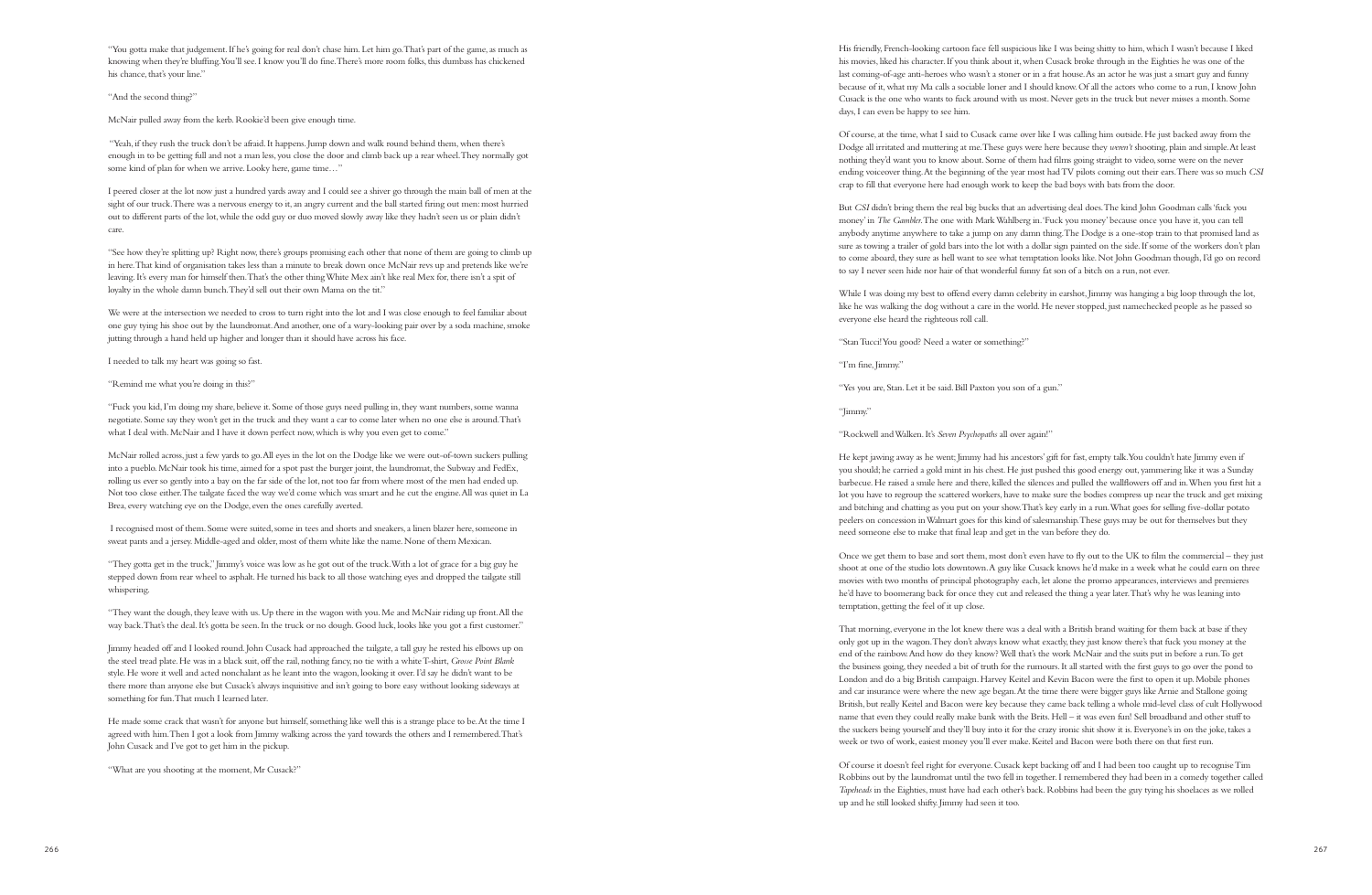back from the cab for some kind of signal from Jimmy, but Jimmy was waiting just like every other man there, straining to hear what was being said. Kevin Bacon nudged forward and the movement brought more shy workers

at the back closer.

"Hey there, Harvey, what are you and my buddy cooking over there?" It was Jimmy.

Keitel didn't look back, just kept talking at the window with McNair, their voices still too low for us to catch any of it.

Suddenly, a heavy freight tore through the morning along La Brea and at that precise point I saw Keitel hold the window with his hands and lean back laughing. He walked round the bonnet of the Dodge and climbed into Jimmy's side of the cab. As the door clicked home, every White Mex present burst into yabbering.

"Would you look at that! He's taken my seat." Jimmy sounded incredulous.

"Jesus, well that's good enough for me."

"Fuck Keitel. He can't ride up front. No one rides up front."

"I never rode in front. Jimmy – we have to ride in the wagon, you said that."

"I guess he ain't working today, Harvey just wants to talk to McNair," Jimmy raised his voice over the shouting.

I saw three guys in a huddle a few yards to my left, I recognised two of them but I could only put a name to Christian Slater. I was surprised at the time, because he was in a Netflix series doing pretty well and I considered Christian Slater a high-roller. Still do. He's one of those actors who hasn't been in much really famous, but everyone knows him. I can't figure it; I guess he's just that guy you wish was your best friend, the guy with all the moves and the jokes. *Broken Arrow* is a great action film and *True Romance* is a classic. I heard later the Brits wanted him bad – he was American royalty over there. The two boys with him were trying to make for the wagon but Slater was shaking his head and had a hand on each of them holding them back.

Jimmy had seen it quicker than me and was doing his Irish circle, still wisecracking, but he had his target and the lot was squawking now. He was in his element. He knew it was all coming good: the whispers at parties in the hills about this thing they got going over in West Hollywood, tales told in the lobbies of all the big agencies about how this big truck rolls in and you better get your man on it. McNair sank hooks on enough line for the town to play itself. I guess whatever gets a worker down – a debt, a foghorn of shitty advice – it doesn't matter. Once you're in the lot on the back of a Dodge Black Ram 3500 and a scene is going down beneath you like the one I saw the day Keitel got in up front, you understand what a sick herd looks like.

But you also see hope. You see a man like Slater understanding the dance for what it is and not getting in even though he wants to. We're talking hundreds of thousands of dollars here. What's a little principle compared to six figures of fuck you money, more to come if you do it right and the Brits renew next year? And still some people say no. That's the strange thing about a run. The range of humanity on show.

After two years on this job I've thought about it more than anyone maybe. I see it clearer than most of the workers in the lot, better than base who've never even been on a run to see men pull on each other to get in the truck and lose their dignity. Or Jimmy having to go toe-to-toe with genuine Hollywood hard men and back them the fuck down. When things get bad and I feel terrible about the job, I look back in my mind's eye and see Slater trying to hold his boys back from chasing Keitel into the wagon.

See, I remember watching Slater in *The Name of the Rose*, one of his first ever films back in the Eighties. The story's set way-back-when in Italy and Sean Connery and him are monks. Connery is called in to investigate murders in a remote monastery and Slater is his apprentice. Obi-Wan style, they even wear cloaks like *Star Wars*. Connery's character used to be a soldier, he's wicked smart, a bit of a badass and his bosses don't trust him but he works out what's going down at the monastery. Slater learns a lot, gets some titty and nearly killed and the whole thing they're investigating becomes a primitive, sweaty nastiness from nose to tail. There are deformed monks and dwarf monks and mad monks, monks that jerk off, kill, fuck and everyone's yabbering Latin like Boyle Heights on a Sunday. But in that hell on earth, Sean Connery still has him learning. And I reckon he still does in a way. When Jimmy went over, Slater knew the game was up and he walked away. I never saw him again on a run, not ever.

Jimmy was good in the chaos, letting the tension build. While Robbins leaving had spooked people, no one seemed bothered about Slater, it was all about Keitel now. When the shouting got to where no one could be heard clearly, there was a commotion and I saw Kevin Bacon make a break for the truck. The man was actually running.

"Cody," Jimmy shouted.

"You get taller since last month, Tim? Jesus H. Christ. I didn't know people did that at your age."

Robbins just waved him away all glum and irritated and Jimmy laughed. I watched Robbins shuffle that long walk of his off down the kerb stage right of our ride. I guess I wanted to do my job and maybe even to talk *Shawshank*. I love that Coen brothers film he was in too – *The Hudsucker Proxy* – the one where he plays an idiot who gets made head of a manufacturing company as a scam to lower the share price but turns out to be a genius for inventing things and ruins it for the scamsters. Paul Newman being one of them. Man I love the Coen brothers, just love how people get it bad when they go greedy. One guy'll get away with something and live to tell the tale, but not everyone. If I could write a story for someone to turn into pictures I would ask for the Coen brothers.

### "Tim Robbins!"

I didn't want to say hey or some mindless fan shit but it still came out stupid, plain and simple. He didn't even break that loose stride with the lazy arms, just looked up at me in the wagon.

#### "No offense kid."

There were fifteen guys in that lot on my first run, thirteen once Robbins had left with his buddy Cusack close behind. We average about twenty now. When McNair and Jimmy started there'd be only five or six waiting and they just drove back whoever they had in a Toyota Land Cruiser. The Dodge was base's idea and the 2002 black Ram 3500 was one brave, shiny monster. It looked money, more Hummer than country pick-up and it could take 7,000 pounds of loading. There was space for ten men on the flatbed at a squeeze and I can tell you that straight because I tried it more than once. The Dodge is also higher than with your average Land Cruiser or Ford, which means psychologically a worker really has to get up there and when he does, he's on show.

And right then, no one in the lot was close to getting up. I was hanging in the breeze with two strikes to my name, less than two minutes through my first run. That's how quick things move. I saw the guys looking at each other, angry and confused, pointing at Robbins and Cusack as they went down the road, hailed a cab and rolled out.

Though I didn't know it at the time, we were close to a stampede. A big braying storm of ego and sweaty shouting, which hits such a pitch then passes it that no worker can leave with the money and look good. They all bleed away into big-name cars and you're done for the month and base goes fucking apocalyptic. I've never seen it but Jimmy and McNair did a few times in the beginning when the routine was young. Jimmy said the weirdest thing about a stampede was how the White Mex acted the following run. When he and McNair rolled up a month later they got it real bad. All those workers had spent weeks without gravy wishing they had got in and in their version of reality somehow McNair and Jimmy had persuaded them not to. The whole thing is twisted.

You can see how on another day Cusack and Robbins could have been the thing that spooked the whole damn mess. Walken was saying something by the Subway to his buddy Rockwell. They were pointing at me up on the Dodge and judging by the head shaking going round the lot near him it wasn't a good review. A few parking bays over, I saw Jimmy pass Harvey Keitel and exchange a few words before Jimmy moved on and boomed out.

### "Robbins just got a call from his favourite Italian. They had his balls to go."

There were a few laughs, not many, but I could see the lot adjusting to the loss and the bubbles of discussion simmer down a touch. Nothing could be made wholly right with the old vet Walken stirring it up. A bunch of White Mex can't ignore that kind of talk from a legend like Walken. While he doesn't project in a crowd the way other workers do – he actually has a real soft voice in real life – what he does say is steel sharp. Walken can sure put the knife in a neighbour's hunger for the wagon and kill it dead.

But even Walken stopped whatever he was doing when Keitel started to cross the lot to the Dodge. It wasn't far, only about twenty yards of no man's land, but by the time he was halfway Keitel had the attention of every White Mex present. At the time he had a thin white moustache and beard going on. Tanned, in a dark pinstripe suit and open white shirt, he might have been a lawyer except for a rolling walk that was too streetwise for that side of the courtroom. I looked down at him like a dummy and got a fox-like stare back – Keitel has these intense eyes wide apart with a pair of flat eyebrows pushed down right on top of them. They just rolled on past the tailgate like I wasn't there and came up to McNair's window of the truck.

"How you doing, Tom? Got a cigarette?"

McNair gave him a cigarette. And a light.

The lot was totally still but even so I couldn't make out what was being said and I was closer than anyone. I looked